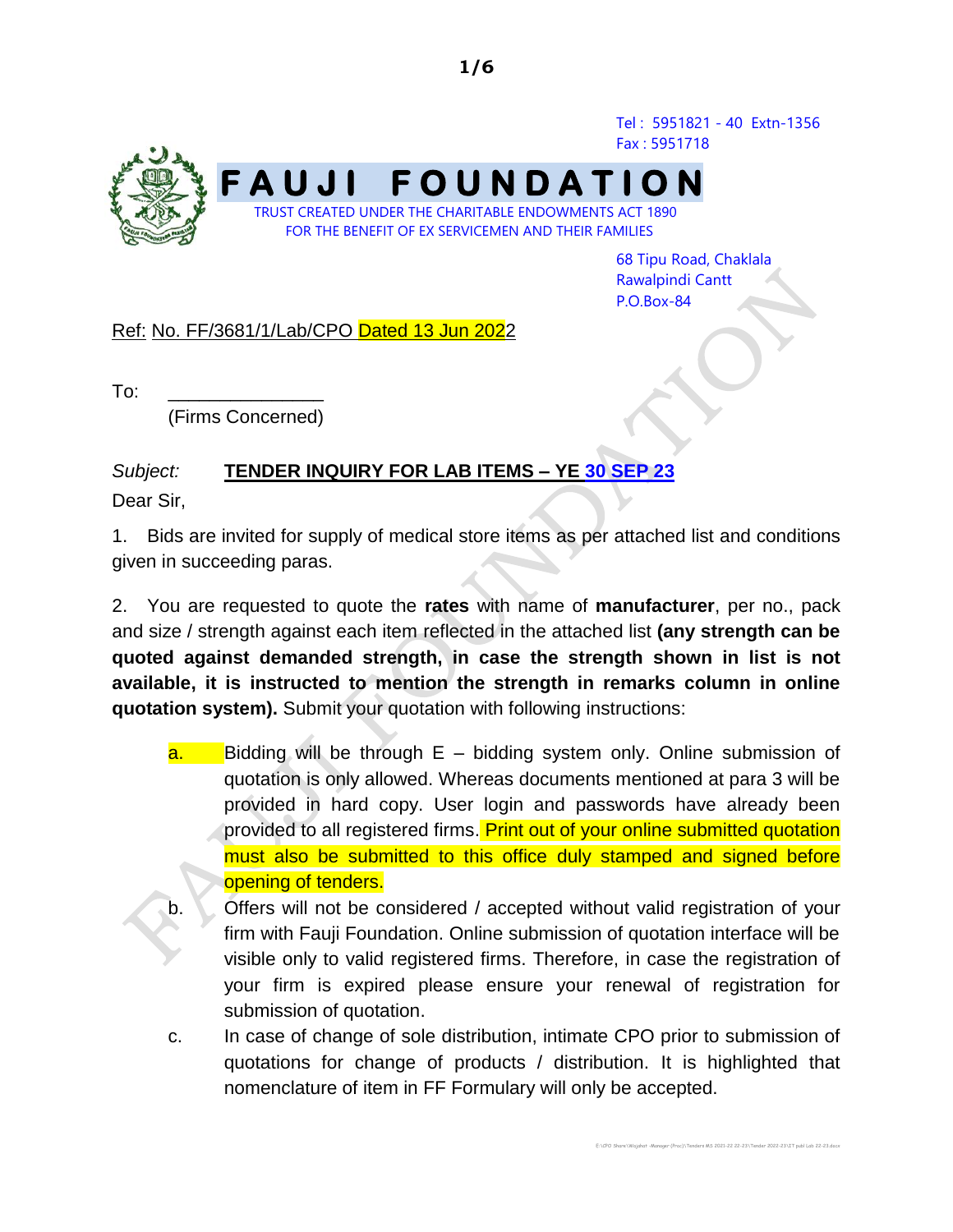**2/6**

- for upward increase of their rates due to mistakes in their quoted rates. Such requests for increase in the rates will not be entertained, being post tender offer.
- e. In case of Lab Kits, provide the items / kits of the same make and type which is included in our tender inquiry and Formulary.
- f. The quotation must be submitted online up to **1100 hours on 28 Jun 2022** and will be opened by competent authority at **1130 hours on same day**.
- 3. Following documents must be **provided in hard copy**:
	- a. Price List of Medical store items issued by Ministry of Health / Drug Regulatory Authority or other institution concerned.
	- b. Distribution Letter of Manufacturer (Distributors are also responsible to submit valid drug manufacturing licenses of the manufacturers whom they represent as distributor).
	- c. Manufacturer's latest valid ISO certificate.
	- d. Manufacturer's IMS (International ranking) in case of imported medical store items.

4. **Rates will be quoted on free delivery including packing, marking, transportation and allied charges at under mentioned FF hospitals / CMSC / RMSCs and Fauji Fertilizer Company (FFC) FFH Hazrat Bilal Trust Hospital Goth Machi : -**

- **a. CMSC and FFH Rawalpindi**
- **b. RMSC and FFH Peshawar**
- **c. RMSC and FFH Lahore**
- **d. RMSC and SOMH Karachi**
- **e. FFH Jhelum**
- **f. FFH Kallar Kahar**
- **g. FFH Faisalabad**
- **h. RMSC and FFH Multan**
- **i. FFH Hazrat Bilal Trust Hospital, Goth Machi (Near Rahim Yar Khan) (For FFC Projects)**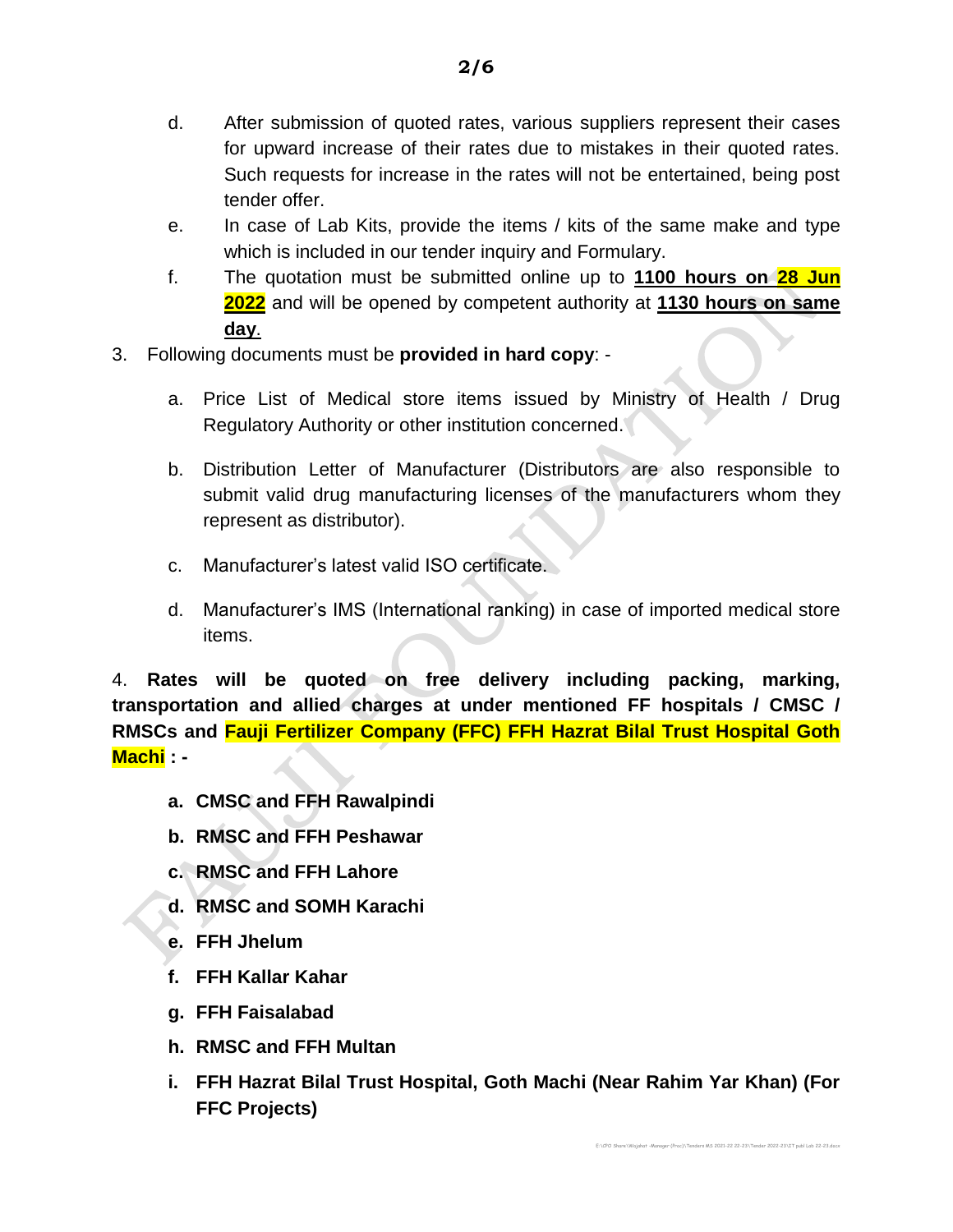6**.** It may be noted that this is only an invitation to tender and entails no commitment to you. We (Central Procurement Organization of Fauji Foundation Head Office) also reserve the right to accept or reject any or all offers without assigning any reason.

7. Offer must remain valid for acceptance of rates from **01 OCT 2022 to 30 SEP 2023**. Tender once submitted cannot be withdrawn.

**8. Firms / Suppliers are to deliver the yearly required items to hospitals (FFH Rwp, FFH Peshawar, FFH Lahore, SOMH (FF) Karachi, FFH Jehlum, FFH Kallar Kahar, FFH Faisalabad) and in four / six equal installments and all other medical projects including FFH Hazrat Bilal Trust Hospital Goth Machi (For FFC Projects) in two / four equal installments. Besides, requirement of various items is reflected in the list on "As required" basis. Orders of such items will be delivered accordingly to Hospitals / Projects when these are actually required by them. At the end of financial year or when deemed appropriate, quantities not obtained by the projects against POs issued on "As required" basis will be cancelled.**

9. The final inspection/acceptance will be at the project's premises and their verdict will be final. The supplier will be responsible to arrange removal of the rejected stores at its own cost.

10. CPO reserve the right to increase / decrease the quantity ordered at any time throughout the year or cancel the order altogether without any payment to your firm by Fauji Foundation.

11. Delivery schedule is to be followed strictly. In case of any departure from the laid down delivery schedule, acceptance/rejection/risk purchase/imposition of LD will be the Project's option. After expiry of delivery schedule, 2% Liquidated Damages will be imposed for delay of first 10 days and 3% LD charges will be imposed for delay of next 05 days. After 15 days purchase will be carried out on your risk & cost from next higher bidder/local market, supplier will not object and challenge the above mentioned LD charges and rates of risk purchase made by Fauji Foundation. Extra cost spent, will be received from firm.

**12. If delivery period is not followed as per schedule, punitive action will be taken against the defaulting firm. Therefore, quoting firms must take into consideration that they shell quote, only if they are sure to deliver the required supplies in time.**

13. Four copies of invoices of each project will be prepared separately and submitted along with the installment at the time of delivery.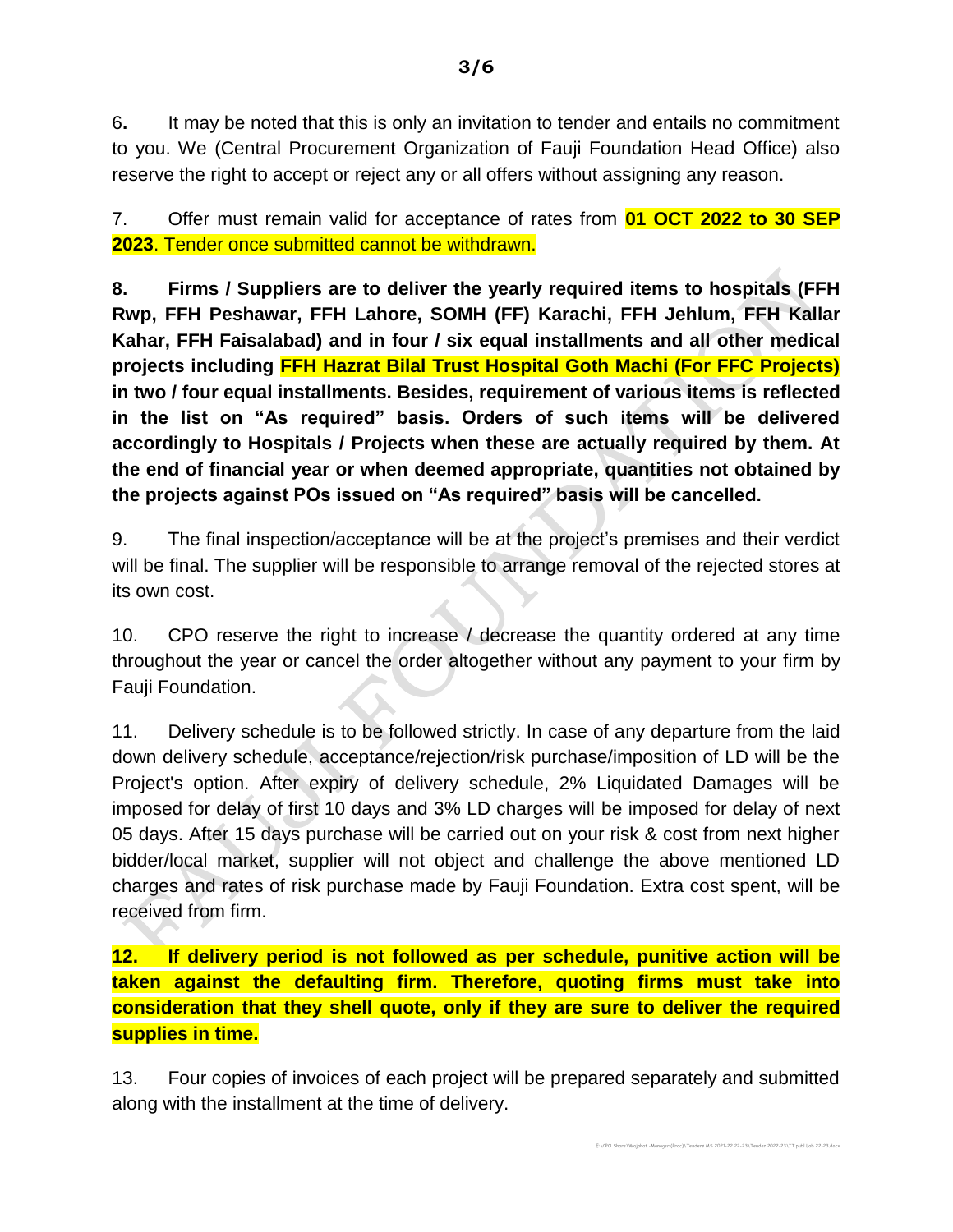**14. Firms / Suppliers while submitting bills / invoices for payment against deliveries are to provide following information in their invoices:**

- **a. Date of manufacturing**
- **b. Date of expiry**
- **c. Batch No.**
- **d. The installment number being provided as 1st, 2nd, 3rd , 4 th, 5th and 6th including partial supplies or as on required basis (where applicable).**

**15. Firms / Suppliers have to ensure that institutional rates (IP) i.e. less than trade price (TP) are quoted as Fauji Foundation is a welfare trust working for the beneficiaries of retired personals, families of Shuhadaas and expects that maximum discount is given while quoting rates. Manufacturers / Distributors to quote best possible rates. Rates quoted by up to 3 LOWEST BIDDERS will be considered for rationalization and placement of purchase orders.**

**16. In FF formulary / list, one particular manufacturer might be reflected against various medical store items. However, the participants must study the whole tender list carefully and ensure to quote the medical store items pertaining to their product included in the formulary.** 

**17. Once the rates are quoted for the period, then the firms / supplier / distributor is bound to supply the stores of respective manufacturer and change of distributor during the course of current period (i.e. 01 OCT 2022 to 30 SEP 2023) WILL NOT BE ACCEPTED.**

**18. The remaining Life of medical store items at the time of supply should be more than 75% of the total life of item. Any medical store items that expires during storage without use is to be lifted back by the respective firms/ supplier and replaced with the same quantity having maximum remaining life. Otherwise, recovery would be done through running / pending bills.**

**19. Give detailed reasons for "not quoting" the rates of items/products of your firm which have already been approved and included in FF Formulary. Detailed reasons must be mentioned against each NOT QUOTED item on your separate Letter Head Pad of manufacturer in hard copy for deletion from FF Formulary.**

**20. It has been decided that medical store items supplied by the firms / suppliers will be tested at random for checking the potency of the items supplied at NIH Islamabad / Armed Forces Medical Store Lab, Lahore and testing fee (at actual) will be borne by the firms / supplier as and when required. In case of any violation of tender condition, contracted obligations, any fault of firm regarding**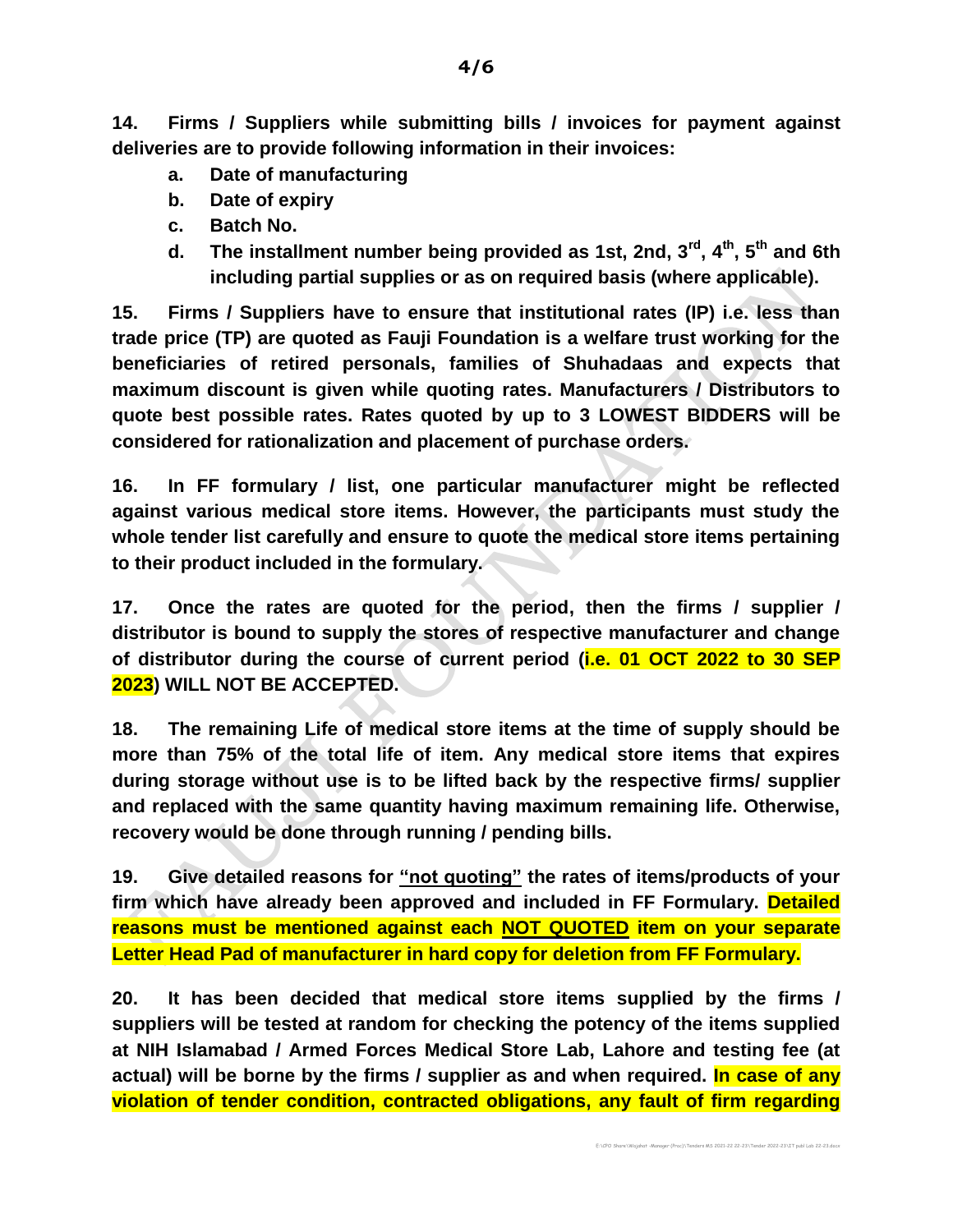**provision of fake item, quality and non-supply of medical store items etc., following punitive measures will be taken against the firm / supplier: -**

- **a. Removal / cancellation of firm's registration.**
- **b. Black listing of the firm.**
- **c. Confiscation of security money held with this organization.**
- **d. Stoppage of all type of payments to the firm.**
- **e. Ministry of Health Pakistan will be contacted to declare the firm black listed apart from all military installations.**

21. **Any breach of trust, if found, the purchase order will be cancelled. Exorbitant rates, if found, at any stage of purchase order "even if payment is made" the purchase order will be cancelled and firm will return / reimburse the over drawn amount.**

## 22. **Withholding tax & Sales tax on goods and services:**

- a. **Pursuant to amendment in first schedule of income tax ordinance 2001 wef 01 July 2015, the firms are required to submit copy of acknowledgement slip of tax return filed for the latest tax year, to ascertain whether your firm is "filer or non filer" of tax return. In case, a firm wins the contract, at the time of claiming the payments against deliveries, a copy of above slip is to be attached with the bills/invoices to determine that the firm is a tax return "filer". If this copy is not attached, the firms are to be considered as "non filer" and tax will be deducted accordingly by the paying authorities.**
- b. **Please note that as per requirements the "filer" status / Acknowledgement slip of return filed would also be cross reconciled with web portal of FBR.**
- c. **In case Sales Tax is imposed on supply of goods by your firm, Govt verified document showing detail of each item on which sales tax has been imposed should also be attached with financial quotation in hard copy. Fake claim of sales tax on items which are exempted from sales tax will result in punitive action as decided by competent authority be taken against the concerned firm.**